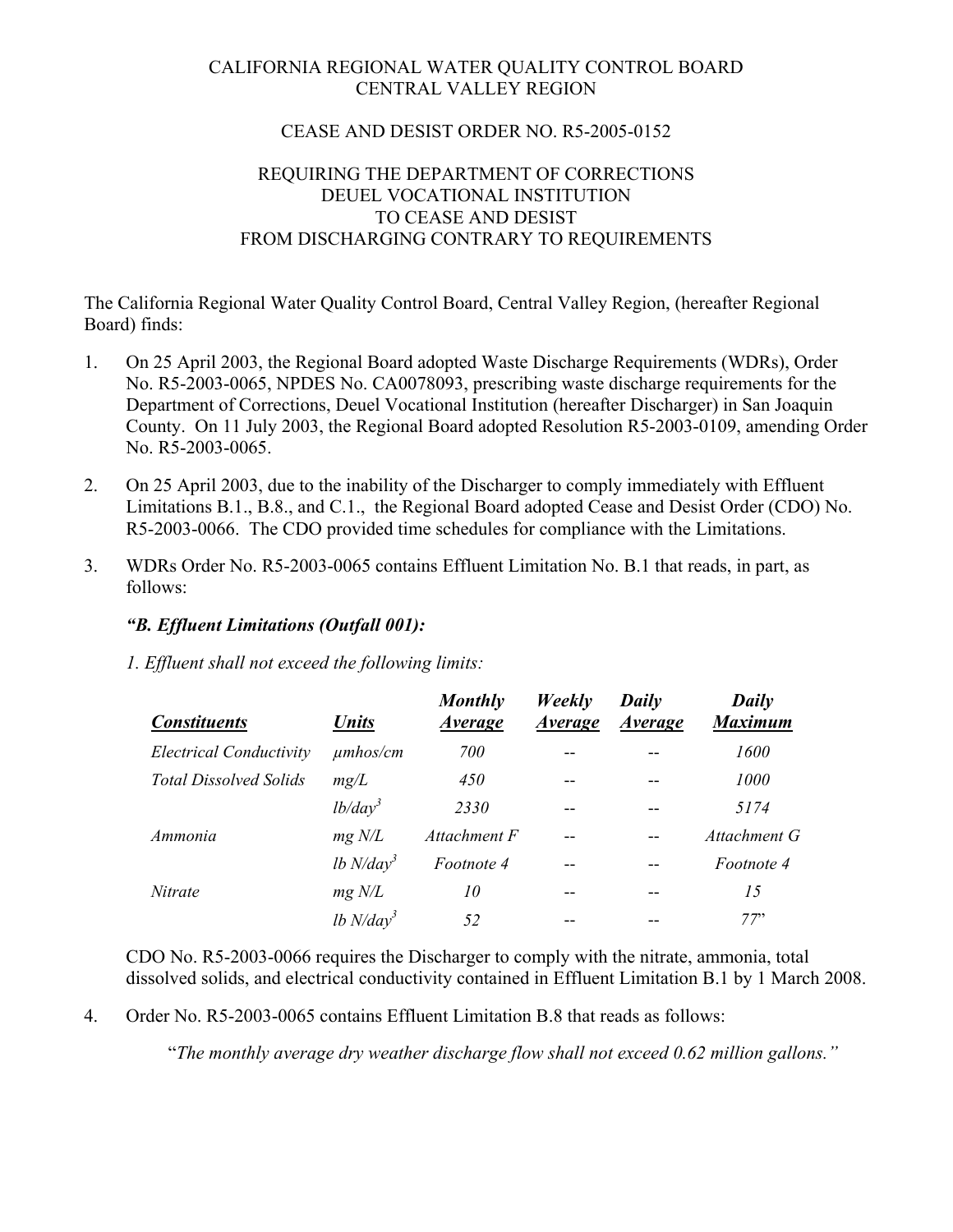#### DEPARTMENT OF CORRECTIONS -2- DEUEL VOCATIONAL INSTITUTION SAN JOAQUIN COUNTY CEASE AND DESIST ORDER NO. R5-2005-0152

CDO No. R5-2003-0066 required the Discharger to comply fully with Effluent Limitation B.8 by 1 December 2004. According to the Discharger's Self Monitoring Reports, it has consistently complied with Effluent Limitation B.8 subsequent to 1 February 2004. Therefore, this CDO no longer includes a time schedule for compliance with this limitation.

*30-Day* 

*Daily* 

5. Order No. R5-2003-0065 contains Effluent Limitation C.1. that reads:

| <b>Constituents</b>    | <b>Units</b> | 30-Day<br><i><b>Average</b></i> | Daily<br><b>Maximum</b> |
|------------------------|--------------|---------------------------------|-------------------------|
| Benzene                | $\mu$ g/L    | < 0.5                           | 1.0                     |
| <b>Bromoform</b>       | $\mu$ g/L    | < 0.5                           | 1.0                     |
| Chloroform             | $\mu$ g/L    | < 0.5                           | 1.0                     |
| Dibromochloromethane   | $\mu$ g/L    | < 0.5                           | 1.0                     |
| cis-1,2-Dichloroethene | $\mu$ g/L    | < 0.5                           | 1.0                     |
| Ethylbenzene           | $\mu$ g/L    | < 0.5                           | 1.0                     |
| Tetrachloroethene      | $\mu$ g/L    | < 0.5                           | 1.0                     |
| Toluene                | $\mu$ g/L    | < 0.5                           | 1.0                     |
| Trichloroethene        | $\mu$ g/L    | < 0.5                           | 1.0                     |
| Xylenes                | $\mu$ g/L    | < 0.5                           | $1.0$ "                 |

*"Effluent from Outfalls 003 and 004 shall not exceed the following limits:* 

6. Provision 3 of CDO No. R5-2003-0066 requires the Discharger to identify sources of pollutants entering industrial Outfalls 003 and 004, to submit a Facilities Pollution Prevention Plan, to implement the Facilities Pollution Prevention Plan, to complete repair of broken storm drain pipelines identified as receiving infiltration of contaminated groundwater, and by 1 March 2005 to comply fully with Effluent Limitation C.1.

The Discharger completed the tasks and, for Outfall 003, has complied with Effluent Limitation C.1 of WDRs Order No. R5-2003-0065. However, for Outfall 004, the Discharger has not complied with effluent limitations for cis-1,2-dichloroethene, tetrachloroethene, and trichloroethene. The Discharger will need additional time to investigate the source further and to design, install and put into operation additional control measures in order to comply with the limitations. The Discharger can take reasonable measures to achieve compliance by 1 March 2008.

7. WDRs Order No. R5-2003-0065 Effluent Limitation No. B.1 further contains limitations for bromodichloromethane, bromoform, and dibromochloromethane effective 1 March 2008:

| "Constituents"              | Units      | <b>Monthly</b><br>Average | Weekly<br><i>Average</i> | Daily<br><i>Average</i> | Daily<br><b>Maximum</b> |
|-----------------------------|------------|---------------------------|--------------------------|-------------------------|-------------------------|
| <b>Bromodichloromethane</b> | $\mu$ g/L  | 0.56                      | --                       | $- -$                   | 1.06                    |
|                             | $lb/day^3$ | 0.003                     | --                       | $- -$                   | 0.006                   |
| <b>Bromoform</b>            | $\mu$ g/L  | 4.3                       | $-$                      | --                      | 8.39                    |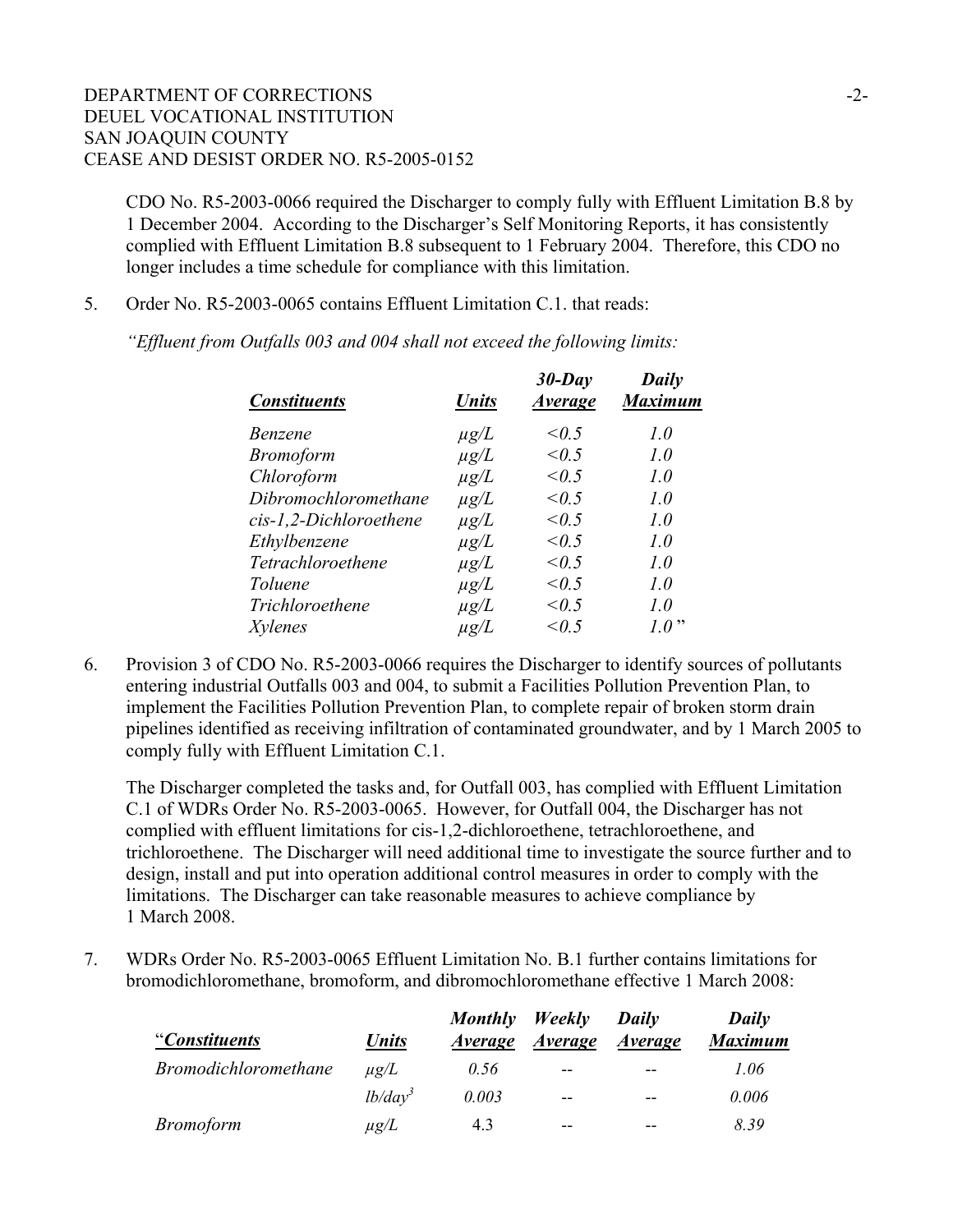| "Constituents"       | <b>Units</b> | <i>Average</i> | Monthly Weekly Daily<br><i>Average Average</i> |     | Daily<br><b>Maximum</b> |
|----------------------|--------------|----------------|------------------------------------------------|-----|-------------------------|
|                      | $Lb/day^3$   | 0.022          | $\overline{a}$                                 | $-$ | 0.043                   |
| Dibromochloromethane | $\mu$ g/L    | 0.41           | $-$                                            | $-$ | 0.67                    |
|                      | $Lb/day^3$   | 0.002          | $- -$                                          | --  | 0.003"                  |

8. WDRs Order No. R5-2003-0065 Effluent Limitation No. B.3 reads in part:

 *"After 1 March 2008, and in accordance with Provision H.5, effluent shall not exceed the following limitations:* 

| <b>Constituents</b>   | Units        | Weekly<br><b>Median</b> | <b>Daily</b> | Daily<br>Average Maximum |
|-----------------------|--------------|-------------------------|--------------|--------------------------|
| <b>Total Coliform</b> | $MPN/100$ mL | 2.2                     |              | 23                       |
| Turbidity             | NTU          |                         |              | 5                        |

- 9. Provision H.1 of WDRs Order No. R5-2003-0065 requires that the treatment facilities shall be designed, constructed, operated, and maintained to prevent inundation or washout due to floods with a 100-year return frequency. The existing treatment facilities do not comply with this Provision.
- 10. By letter dated 1 June 2005, the Discharger states that it has committed to the design and construction of a new water treatment plant and a new state-of-the-art wastewater treatment plant to comply with Effluent Limitations B.1 and B.3 and Provision H.1. The Discharger requests extending the full compliance date from 1 March 2008 to 1 March 2009 because it will not complete construction and achieve full compliance until that time. Extending the final compliance date beyond the permit term requires that additional compliance schedules (as discussed in Findings 7, 8, and 9) be placed in this CDO.
- 11. Section 13301 of the California Water Code states, in part:

*"When a regional board finds that a discharge of waste is taking place or threatening to take place in violation of the requirements or discharge prohibitions prescribed by the regional board or state board, the board may issue an order to cease and desist and direct that those persons not complying with the requirements or discharge prohibitions (a) comply forthwith, (b) comply in accordance with a time schedule set by the board, or (c) in the event of a threatened violation, take appropriate remedial or preventive action..."* 

12. CWC section 13385(h) and (i) require the Regional Board to impose mandatory minimum penalties upon dischargers that violate certain effluent limitations. CWC section 13385(j) exempts certain violations from the mandatory minimum penalties. CWC section 13385(j)(3) exempts the discharge from mandatory minimum penalties "*where the waste discharge is in compliance with either a cease and desist order issued pursuant to Section 13301 or a time schedule order issued pursuant to Section 13300, if all the [specified] requirements are met*. … *For the purposes of this subdivision, the time schedule may not exceed five years in length…*" The time schedules for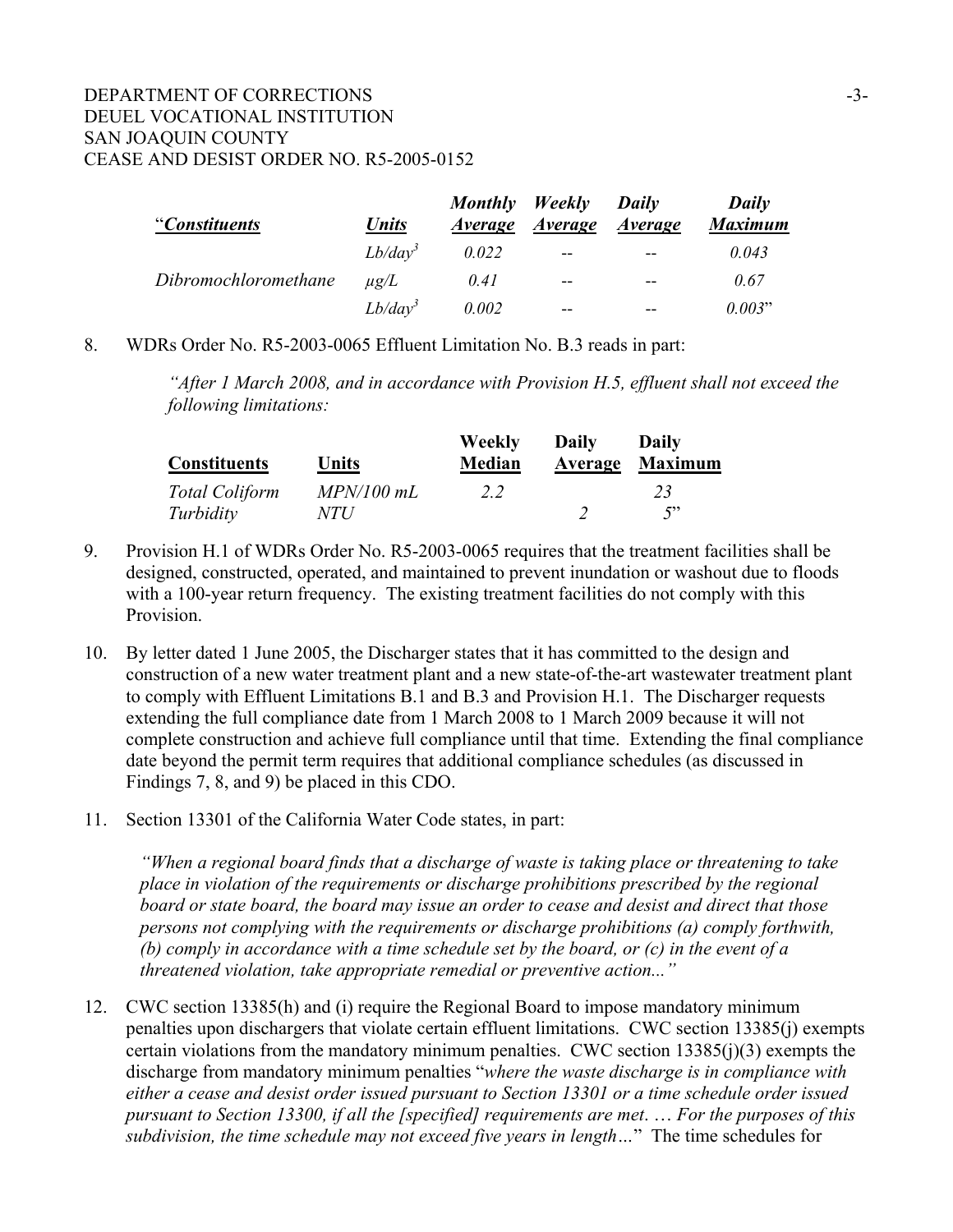#### DEPARTMENT OF CORRECTIONS -4- DEUEL VOCATIONAL INSTITUTION SAN JOAQUIN COUNTY CEASE AND DESIST ORDER NO. R5-2005-0152

limitations subject to this Order were adopted on 25 April 2003 with an effective date of 14 June 2003. Notwithstanding compliance schedules set forth in this Order, in accordance with the provisions of CWC section 13385(j), if the Discharger violates the effluent limitations in Order R5-2003-0065 subsequent to 14 June 2008, the Discharger may be subject to penalties set forth in section 13385(i) of the California Water Code.

- 13. On 21 October 2005, in Rancho Cordova, California, after due notice to the Discharger and all other affected persons, the Regional Board conducted a public hearing at which evidence was received to consider a Cease and Desist Order to establish time schedules to achieve compliance with the effluent limitations for ammonia, nitrate, TDS, electrical conductivity and volatile organic compounds and tertiary treatment requirements.
- 14. Issuance of this Order is exempt from the provisions of the California Environmental Quality Act (Public Resources Code, Section 21000, et seq.), in accordance with Section 15321 (a)(2), Title 14, California Code of Regulations.
- 15. Any person adversely affected by this action of the Regional Board may petition the State Water Resources Control Board (State Board) to review the action. The petition must be received by the State Board Office of the Chief Counsel, P.O. Box 100, Sacramento, CA 95812-0100, within 30 days of the date which the action was taken. Copies of the law and regulations applicable to filing petitions will be provided on request.

# **IT IS HEREBY ORDERED THAT:**

- 1. Cease and Desist Order No. R5-2003-0065 is hereby rescinded.
- 2. The Discharger shall comply with the following time schedule to assure compliance with Effluent Limitations B.1 and B.3, and Provision H.1 of Order No. R5-2003-0065 as described in the above Findings:

|                | <b>Task</b>                                                                                                                      | <b>Compliance Date</b>               |
|----------------|----------------------------------------------------------------------------------------------------------------------------------|--------------------------------------|
| $\mathbf{1}$ . | Complete Plans and Specifications for treatment facilities to<br>comply with Effluent Limitations B.1 and B.3 and Provision H.1. | 1 May 2007                           |
| 2.             | Complete construction of treatment facilities to comply with<br>Effluent Limitations B.1. and B.3. and Provision H.1.            | 1 February 2009                      |
| 3.             | Demonstrate compliance with Effluent Limitations B.1 and B.3<br>and Provision H.1.                                               | <b>1 March 2009</b>                  |
| 4.             | Submit Progress Report <sup>1</sup>                                                                                              | 1 March and<br>1 September each year |

<sup>1</sup> The progress reports shall detail what steps have been implemented towards achieving compliance with waste discharge requirements, including studies, construction progress, evaluation of measures implemented, and recommendations for additional measures as necessary to achieve full compliance by the final date.